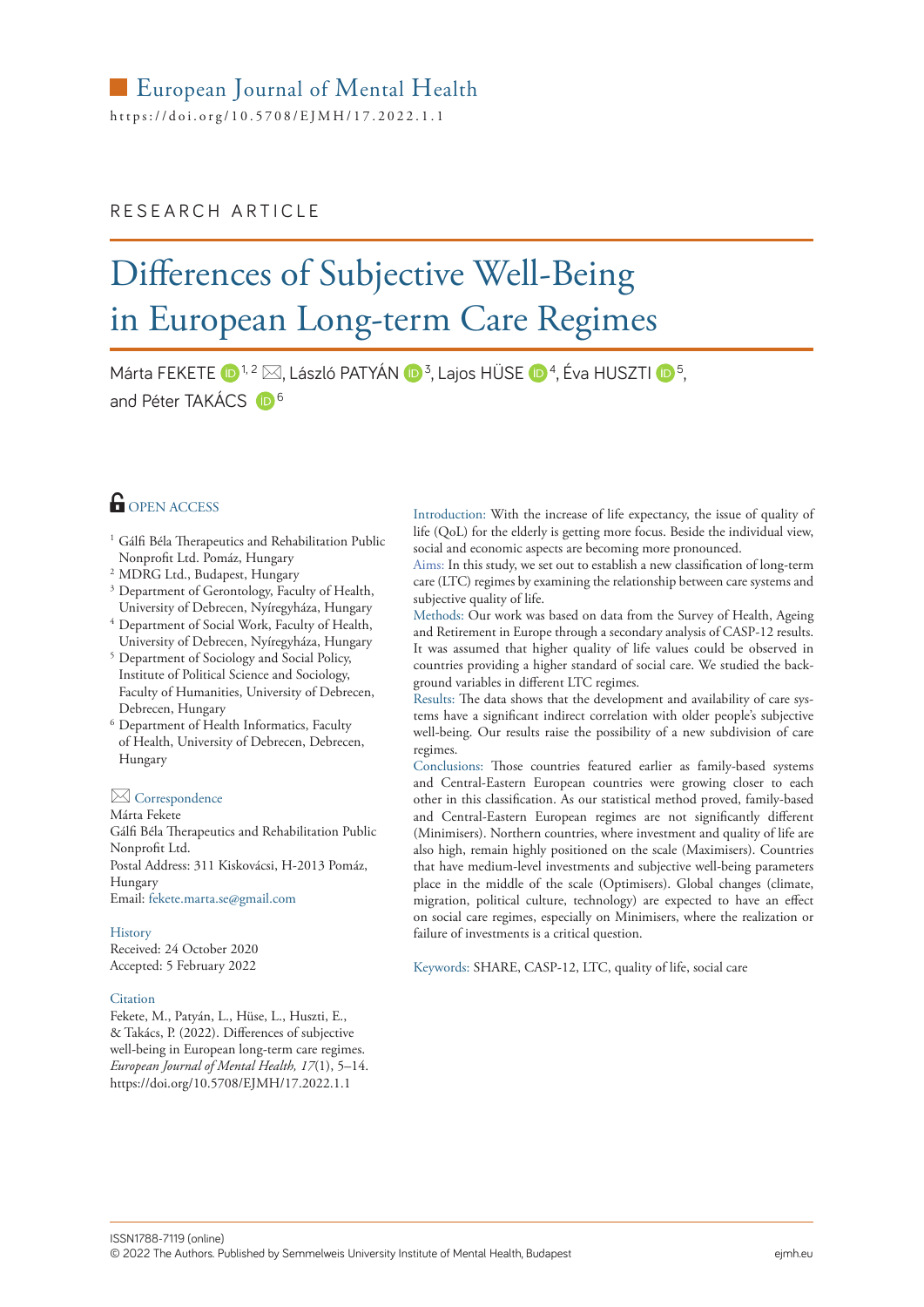# Introduction

#### Ageing in Europe

According to Eurostat's latest report on the elderly's everyday life in the European Union – published in September 2019 – (Eurostat, 2019), in the EU population those aged 65 years or more are currently around 20% and by 2050 will be close to 30%. This increase is also remarkable in absolute terms, as it means a rise from 100 million to nearly 150 million. The phenomenon of population ageing bears a significant impact on the functioning of societies, both in numerical and structural terms (Jackson, 2007). In addition to increasing life expectancy, drastic reductions in infant and child mortality also contribute to numerical growth. The shift in age-group ratios, that is, structural ageing, is primarily a consequence of changes in fertility and birth rates. All this leads to an increase in the old-age dependency rate, which will have serious economic effects. Firstly, the decline of the ratio in the active-age-group compared to the elderly causes problems in maintaining the pension system. Secondly, provision for the elderly in need of care will be a problem and, as a result of the decline in the generation capable of caring, it is expected to place a greater burden on the state.

From a care provider standpoint, the projection of a 60% increase in the 75–84 age group by 2050 compared to 2018 is particularly important. In addition, the number of so-called oldest old people (aged 85 and over) will be at least doubled, and the number of centenarians (people aged 100 years or more) will be five times higher (Eurostat, 2019). All of this predicts that age-related decline in functioning and therefore, consequently, the need for care, will increase. Although some differences exist between the individual member states in terms of demographic trends, the median age will increase by almost four years in each country, by 2050. These tendencies are particularly challenging should we focus on the long-term care (LTC) sector, but huge differences exist also among the member states in terms of cost and care systems' development.

#### Long-Term Care (LTC) Systems

Population ageing increases the costs of long-term care services, as well. According to the further scenarios, GDP related LTC costs will increase to 153–224% till 2060 (De la Maisonneuve & Martins, 2015). The growing pressure influences the national budgets and determines the availability and quality of services. Consequently, longterm care systems can influence the quality of life, too. According to the OECD (2021), long-term care is defined as "consists of a range of medical, personal care, and assistance services that are provided with the primary goal of alleviating pain and reducing or managing the deterioration in health status for people", but it also has a strong social dimension, as it aims to reduce personal dependency and, if necessary, compensate for it with assistance.

EU member states, based on their particular characteristics, are often grouped into North (Scandinavian), Western European, Southern and Eastern European systems (Carrera et al., 2013). Classification of care systems is typically based on characteristics found in the divisions of state roles, family, and market, on how care tasks are organised, and on the development and availability of care needs and care services.

We used three care models as a basis of our analysis:

- 1. Kraus et al. (2011) formed four care clusters according to the extent of public and private financing, service, and/or care support. Models were evaluated using empirical research and secondary analysis of national databases. Main variables identified by cluster analysis were the popularity of informal care systems among users, organisation level of the systems, and generosity of funding for care systems. The first cluster was identified by the lower need of private contribution, and higher focus on informal care (Czech Republic, Germany, Slovak Republic, Belgium), the second was formed as a group of countries with generous and accessible services (Sweden, The Netherlands, Denmark), the main characteristic of the third cluster consisted of high private contribution, with good accessible services (Austria, England, Finland, France, Spain). The fourth cluster contained two countries (Hungary, Italy) formed by high care needs of informal care and a low level of financing.
- 2. Nies et al. (2013) revised Lamura's (2008) system classification, used in the analysis of need for care, extent of formal care, and informal care support. They identified four care models ("*care mix", "universal – Nordic", "family-based", "transitional*"). They found that although elderly care needs in Central and Eastern European countries ("*transitional system*") are lower, there remains a serious need to support informal care due to the underdevelopment of their formal-institutional care systems. Countries with a "*care mix*" system of care, in addition to the moderately advanced institutional care system, are trying to compensate for higher care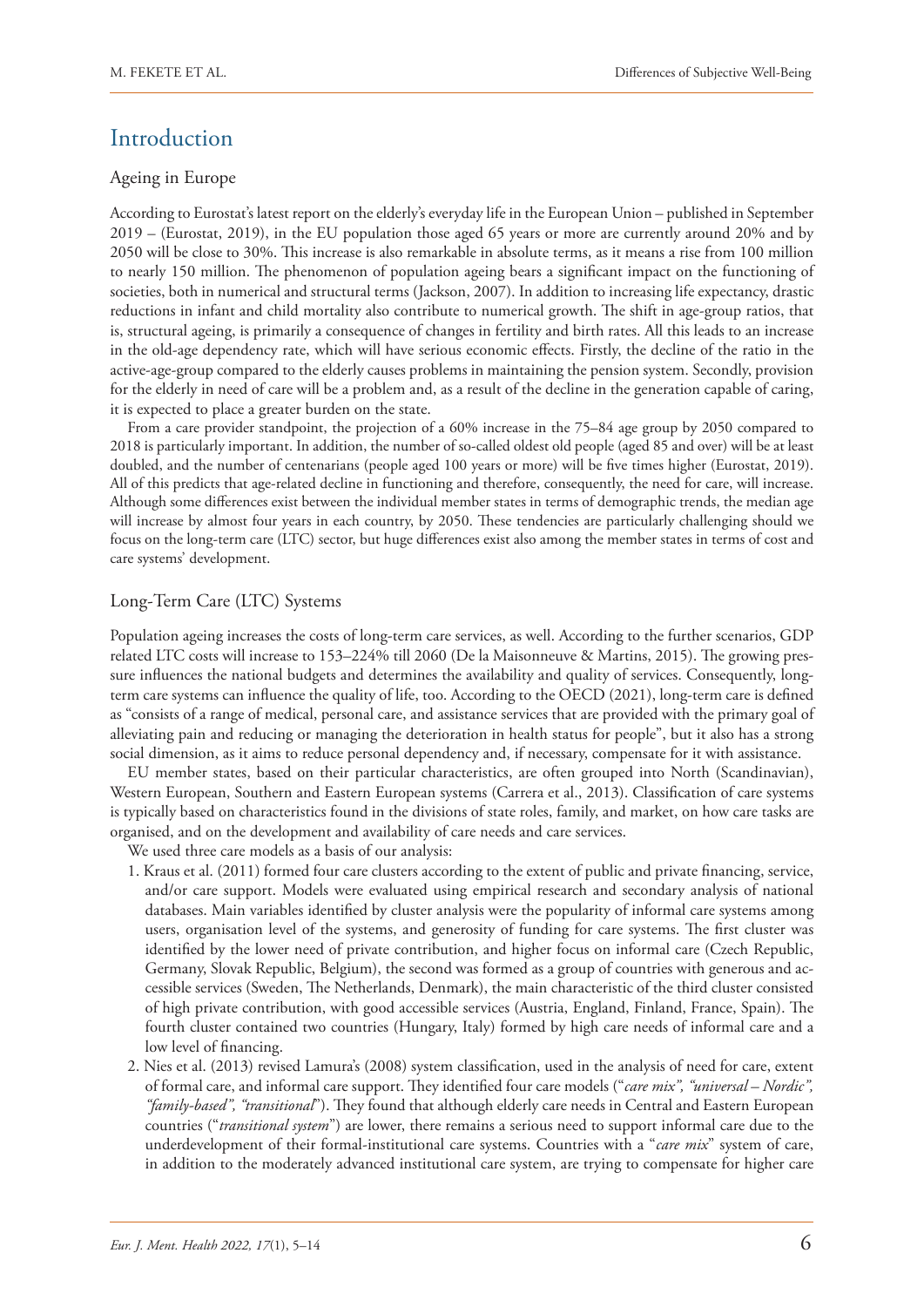needs with the provision of personal financial support for care (cash for care). For countries in the "*universal care system*" group, the support for informal systems is complementary to a high level of formal care. Countries belonging to the "*family-based care*" system typically focus on the role of family care, assisted by low-quality family support forms. However, it should be noted that in many cases, this model is objectionable. For example, the Czech Republic started to shift to cash for care in 2006, and as a result, it provides a unique care system in Eastern European countries that resembles more the Austrian than the Slovakian system (Kubalciková & Havliková, 2016). In Spain, where traditionally family-based care remains common, the capacity of institutional care has increased in a few years (Valarino et al., 2018).

3. The international working group on Mobilising the Potential of Active Ageing in Europe (MoPAct) developed the typology used by Leichsenring and Schulmann (2016); during the creation of this system, emphasis was placed on the conditions found in Central and Eastern European countries. Long-term care systems have an impact on the lives and QoL of individuals, yet paradoxically, long-term care is most needed in those countries where long-term care systems remain underdeveloped or difficult to access (Srakar et al., 2015). This results in a corresponding burden of unmet needs on older people and their families. (See in Table 2.)

Several comparative studies have been carried out to explain the creation of groups and their characteristics, highlighting examples using the member state groups defined above (Geerts et al., 2012). Ogg (2005) analysed three such groups of welfare regimes (i.e., North, Mediterranean and Post Socialist) and found that systems have an impact on the risk of old-age social exclusion. Even before the turn of the millennium, a growing body of evidence showed that health deterioration and the QoL related to a longer life span (higher age) are influenced by social inequalities, the societies' health, and elderly policies, as well as their care systems (Marmot, 2010; Nussbaum & Sen, 1993; Scharf et al., 2005; Townsend, 1979; Wilkinson, 1996).

Niedzwiedz et al. (2014) examined the impact of welfare systems on QoL by using the Survey of Health, Ageing and Retirement in Europe (SHARE) database and found that countries with more generous welfare systems are characterised by a higher QoL and a smaller difference in QoL among all members of society. In the Southern and post-communist countries, the socio-economic position of their previous career more affects the QoL of the young-old. Scandinavian countries seem to be an exception, where the previous career has a minimal effect on QoL. The above-mentioned authors also point out the role of financial difficulties and its use in measuring these phenomena. They found that early old age financial difficulty / tension is related to the financial situation of the previous career. The recognition of this relationship can potentially be a focus of social policy intervention since the elimination of financial difficulties can lead to the improvement of the QoL (Niedzwiedz et al., 2015).

#### Measuring Well-Being

Measurements of prosperity, as well as the development of countries and societies, started in the mid-20th century. The early researchers focused their first approaches on economic aspects, which identified welfare states. Later, human/societal aspects came to the forefront. There existed a need to define aspects and factors of "the good life" on a scientific basis. In addition to material and economic aspects, they also mentioned emotional and psychological factors. After many decades of research, the OECD Better Life Initiative project launched in 2011 had garnered considerable results. In line with these, in 2013 OECD published the Guidelines on Measuring Subjective Well-being (OECD, 2013), which described and grouped a list of indicators, and the authors underlined that they based the guidelines on methodological and not political issues. However, this study was based on the work of the Commission on the Measurement of Economic Performance and Social Progress in 2009 (headed by Joseph Stiglitz, Amartya Sen, and Jean-Paul Fitoussi) (Stiglitz et al., 2009). This essay marked a milestone in terms of advocating that GDP has a strong limitation in representing the prosperity of a society. Nevertheless, GDP has an influence on individual and communal material living conditions, wealth, earnings, and other material circumstances that are only certain aspects of describing a country's progress. On the other hand, a variety of factors determine social and individual well-being, such as capabilities, perceptions, moods, emotions or satisfaction.

Influences on QoL in old age include factors such as housing conditions (Szabo et al., 2018), current or active age employment, position at work, and the income and pension resulting from it (Blane et al., 2007). In addition, physical and psychological factors together with the relations of the person, with special emphasis on the family and neighbor relations, also play a key role in maintaining the QoL (Webb et al., 2011; Jivraj et al., 2014). Social relationships have been found to have a positive impact on QoL even in vulnerable groups of elderly people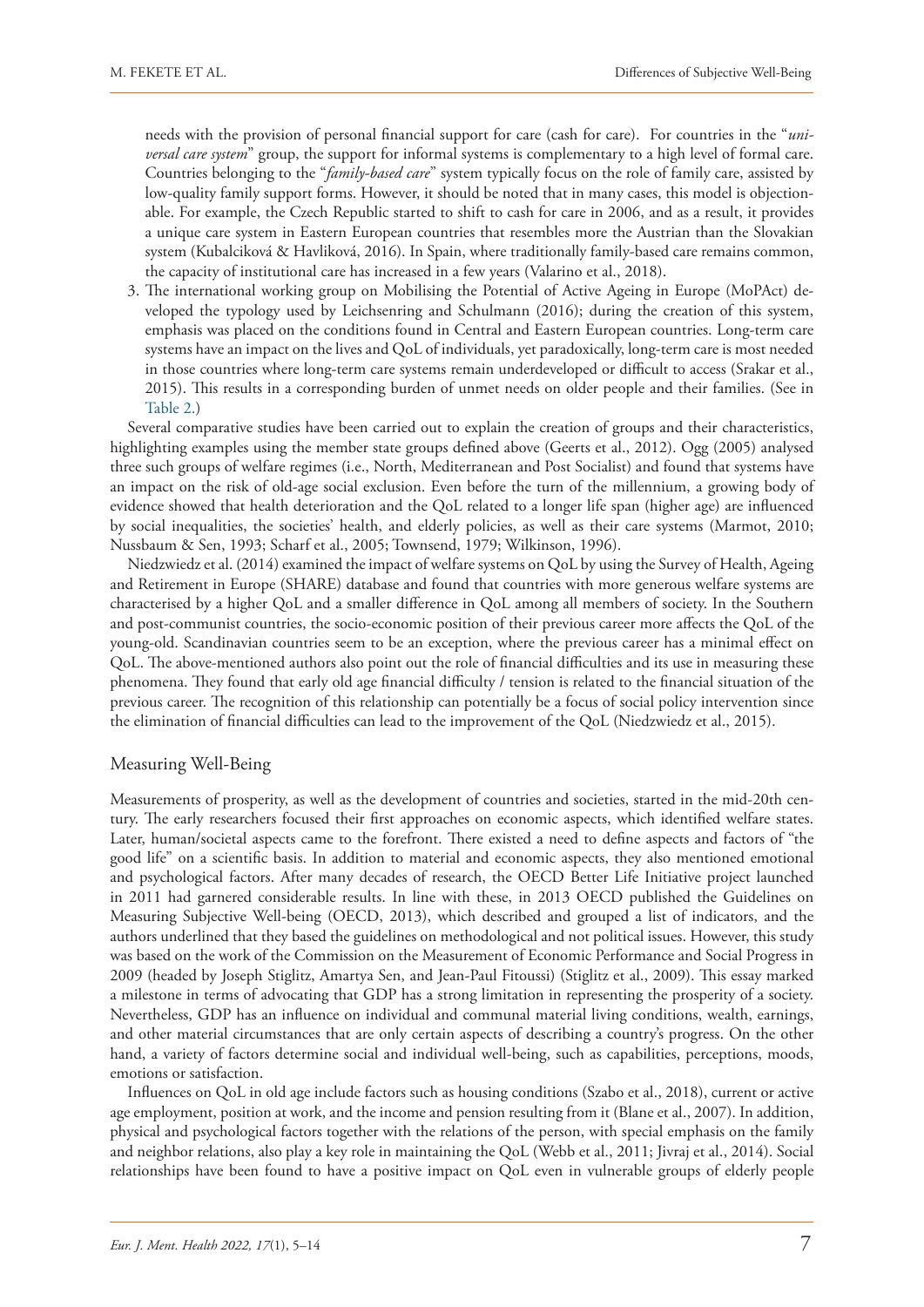(Fekete et al., 2019). Furthermore, "ageing in place" is an important factor of the QoL in old age (Gilleard et al., 2007).

The quality of life concept stands fundamentally based on Diener's (1984) philosophical and theoretical considerations. Nevertheless, the indicators of QoL show great variety. The conceptualisations of both QoL and subjective well-being (SWB) have changed over time. Formerly, many considered happiness to be the source of well-being, as it is "the highest good and ultimate motivation for human activity" (Diener, 1984, p. 542), while later the negative aspects came into focus and "human unhappiness was explored in depth" (Diener, 1984, p. 542). Although the characteristics of SWB are more or less stable, its definition greatly depends on the context and goal of its use. Firstly, SWB is a subjective concept, so it is a measure rated by the individual without noting its connection to objective factors such as wealth and health. Secondly, SWB is prominently based on positive measures but negative experiences also carry a great role in the assessment. Thirdly, SWB is multidimensional, since the different measures can place the emphasis on different aspects, and the time frame also influences the results. Diener's collection of measures dateing from the 1960's introduces single-item and multi-item scales (Diener, 1984). The reliability and validity of single-item measures remain questionable as several aspects of SWB are not considered in such investigations. Multi-item scales can show more aspects and domains of lifesatisfaction. Interestingly, many of the multi-item scales listed by Diener were tailored to older respondents since they were used in the geriatric field.

The concept of SWB remains elusive still, and it lacks a precise definition. Social scientists' application of SWB measures has vastly contributed to further shaping the original definition (Diener, 1984). Higgs and his colleagues published a new, older-population-fitted tool for identifying QoL (Higgs et al., 2003). This study set out to develop a tool for distinguishing causes and consequences – the well-being indicators and factors. They argued that, against common belief, that health status, material conditions, or existence of social connections do not determine older people's QoL.

The conceptualisation of QoL is especially interesting in terms of the early old age (Hyde, 2003). As generations change, this population is renewing, harboring different needs than previous young elderlies. Higgs and colleagues placed the focus on the needs in their QoL conception, and they identified satisfaction as a measurable factor.

The CASP-12, one of the several tools that measure QoL, contains four dimensions (control, autonomy, selfrealization and pleasure). Numerous international research studies used this method, the SHARE (Börsch-Supan & Jürges, 2005) being one among them. We also base our study on this data analysis. The original 19-items and the revised 12-items versions of CASP scale measure the degree to which the older adults have their needs covered. The scale conceptualizes QoL in psychosocial terms and focuses on advantageous features of ageing (Higgs et al., 2003).

#### Aims

The aim of this research was to examine the impact of societies' social policies and care systems on the subjective QoL based on the SHARE database. The hypothesis was that higher CASP-12 values would occur in countries where a higher standard of care is provided, which meets multiple social care needs, and where the public sector plays a significant role in care. This complex set of underlying variables can be examined by using the concept of LTC systems. The purpose of this paper is to examine the relationship between LTC models and QoL based on the SHARE database. We do this with the help of CASP-12 data. Another goal is to present a new approach to classifying the LTC regimes, which takes into account the subjective QoL in addition to state expenditures.

### **Methods**

This study is based on a secondary analysis involving waves of SHARE research databases. SHARE – as mentioned above – used a shortened version of the CASP-12 questionnaire. It includes each of the four dimensions with three items. Each item is answered on a four-point Likert scale  $(1 = never; 4 = often)$ , and some items have a reversed score (positive and negative aspects of personal feelings). The total score for QoL ranges from 12 to 48, where higher scores indicate a better QoL. The CASP has shown a strong internal consistency for the total score (Cronbach's alpha = .83) (von dem Knesebeck et al., 2007). This study used data from the waves of W2, W4, W5, and W6 of SHARE directly.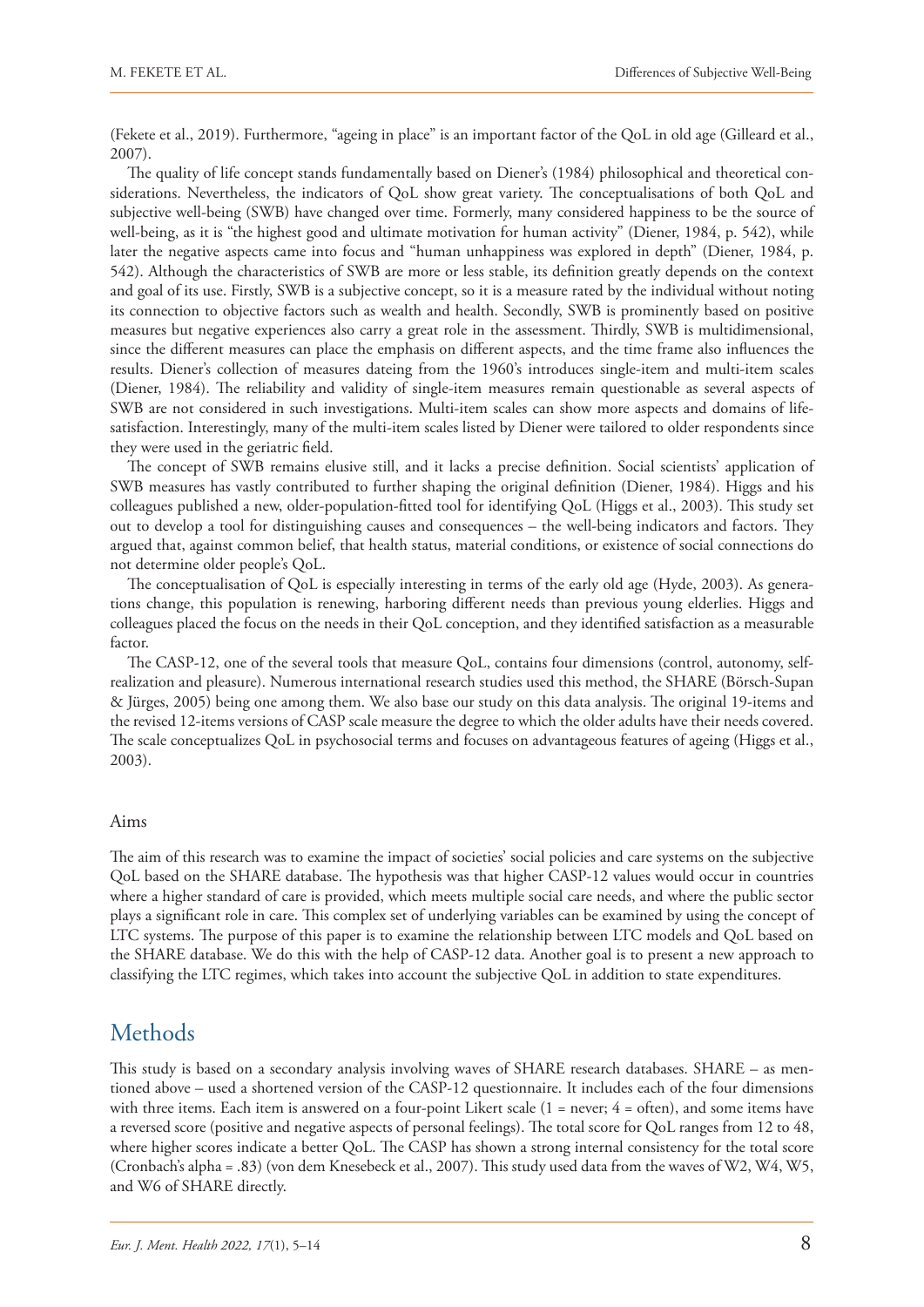| Country            | W <sub>2</sub>           |                          | W <sub>4</sub>           |                          | W <sub>5</sub>           |                          | W <sub>6</sub>           |                | rank  | rank                     |  |
|--------------------|--------------------------|--------------------------|--------------------------|--------------------------|--------------------------|--------------------------|--------------------------|----------------|-------|--------------------------|--|
|                    | mean                     | rank                     | mean                     | rank                     | mean                     | rank                     | mean                     | rank           | mean  | difference               |  |
| All                | 36.96                    |                          | 37.06                    |                          | 37.95                    |                          | 37.08                    |                |       |                          |  |
| <b>Denmark</b>     | 40.6                     | $\mathbf{1}$             | 40.71                    | 3                        | 41.5                     | $\mathbf{1}$             | 41.37                    | $\mathbf{1}$   | 1.50  | $\overline{2}$           |  |
| Switzerland        | 40.5                     | $\overline{2}$           | 40.76                    | $\mathbf{1}$             | 40.93                    | 2                        | 40.78                    | $\overline{2}$ | 1.75  | $\mathbf{1}$             |  |
| <b>Netherlands</b> | 40.37                    | $\overline{3}$           | 40.75                    | $\overline{2}$           | 40.81                    | $\overline{3}$           | $\equiv$                 | $\equiv$       | 2.67  | $\mathbf{1}$             |  |
| Ireland            | 39.14                    | $\overline{4}$           | $\equiv$                 | $\overline{\phantom{a}}$ | $\overline{\phantom{a}}$ | $\overline{\phantom{a}}$ | $\overline{\phantom{0}}$ | $\frac{1}{2}$  | 4.00  | $\overline{\phantom{0}}$ |  |
| Austria            | 37.82                    | $\overline{7}$           | 39.71                    | $\overline{4}$           | 40.17                    | $\overline{4}$           | 39.84                    | $\overline{3}$ | 4.50  | $\overline{4}$           |  |
| Luxemburg          | $\overline{\phantom{a}}$ | $\overline{\phantom{a}}$ | $\equiv$                 | $\overline{\phantom{0}}$ | 39.69                    | 6                        | 39.75                    | $\overline{4}$ | 5.00  | $\overline{2}$           |  |
| Sweden             | 38,93                    | 5                        | 38.85                    | 6                        | 39.8                     | 5                        | 39.53                    | 5              | 5.25  | $\mathbf{1}$             |  |
| Slovenia           | ä,                       | $\omega$                 | 39.24                    | 5                        | 39.43                    | $\overline{7}$           | 38.33                    | $\overline{7}$ | 6.33  | $\overline{2}$           |  |
| Germany            | 38.64                    | 6                        | 38.7                     | $\overline{7}$           | 39.08                    | 8                        | 39.16                    | 6              | 6.75  | $\overline{2}$           |  |
| France             | 36.71                    | 9                        | 37.74                    | 8                        | 38.16                    | 9                        | 37.89                    | 9              | 8.75  | $\mathbf{1}$             |  |
| Belgium            | 37.32                    | 8                        | 36.92                    | 9                        | 37.81                    | 10                       | 38.27                    | 8              | 8.75  | $\overline{2}$           |  |
| Spain              | 35.43                    | 11                       | 35.67                    | 10                       | 35.87                    | 11                       | 36.06                    | 10             | 10.50 | $\mathbf{1}$             |  |
| Croatia            | $\overline{\phantom{a}}$ | $\overline{\phantom{a}}$ | $\overline{\phantom{a}}$ | $\overline{\phantom{0}}$ | $\overline{\phantom{a}}$ | $\overline{\phantom{a}}$ | 36.04                    | 11             | 11.00 | $\overline{\phantom{0}}$ |  |
| Poland             | 34.52                    | 13                       | 35.35                    | 11                       | $\overline{\phantom{a}}$ | $\overline{\phantom{a}}$ | 35.86                    | 12             | 12.00 | $\overline{2}$           |  |
| Israel             | 35.91                    | 10                       | $\overline{\phantom{a}}$ | $\overline{\phantom{a}}$ | 35.62                    | 12                       | 34.81                    | 16             | 12.67 | 6                        |  |
| Hungary            | $\overline{\phantom{0}}$ | $\equiv$                 | 34.91                    | 13                       | $\overline{\phantom{a}}$ | $\overline{\phantom{a}}$ | $\overline{\phantom{a}}$ | $\bar{ }$      | 13.00 | $\equiv$                 |  |
| Estonia            | $\equiv$                 | $\equiv$                 | 35.23                    | 12                       | 35.29                    | 13                       | 35.39                    | 14             | 13.00 | $\overline{2}$           |  |
| Czech Rep.         | 35                       | 12                       | 34.57                    | 14                       | 35.18                    | 14                       | 35.53                    | 13             | 13.25 | $\overline{2}$           |  |
| Italy              | 33.39                    | 15                       | 33.79                    | 15                       | 33.65                    | 15                       | 34.83                    | 15             | 15.00 | $\overline{0}$           |  |
| Greece             | 34.12                    | 14                       | $\overline{\phantom{a}}$ | $\overline{\phantom{m}}$ | $\overline{\phantom{a}}$ | $\overline{\phantom{a}}$ | 31.84                    | 18             | 16.00 | $\overline{4}$           |  |
| Portugal           | -                        | $\overline{\phantom{0}}$ | 32.17                    | 16                       | $\qquad \qquad -$        | $\overline{\phantom{0}}$ | 33.34                    | 17             | 16.50 | $\mathbf{1}$             |  |

Table 1. A CASP-12 Mean Rank by Countries, and the Overall Rank of Each Country Based on CASP-12

The supply systems of the countries examined can be grouped according to several approaches. The three grouping systems mentioned in the introduction were used in this study: Kraus et al. (2011); Nies et al. (2013); Leichsenring and Schulman systems (2016). The Eurostat (2015) provided the LTC expenditures for 2015.

The first step of data analysis involved calculating CASP-12 data averages for each country in W2, W4, W5 and W6. The total CASP-12 average (for all countries) was then calculated for each wave. The next step consisted of determining the rank order of countries. Then it was possible to examine changes in each country's rank in successive waves. The country averages were compared according to the grouping of Leichsenring and Schulman (2016); we used the ANOVA and Kruskal-Wallis tests for this. The relationship between LTC expenditures and CASP-12 has been investigated by point diagram plotting and developing a regression model. SPSS v22 and Excel 2007, SP3 were used for statistical analyses. The error level was 0.05.

# Results

#### CASP-12 Averages and Country Rankings

The first table shows the CASP-12 averages and the order for the different waves (Table 1). Denmark ranked first (1.50) based on cumulative averages, while Portugal was the last (16.50). The lowest CASP-12 average was recorded in the sixth wave (W6) (Greece: 31.84). Denmark (41.5) achieved the highest value in the fifth wave (W5). It is worth noting that the CASP-12 values and the order of the countries did not change significantly in the different waves. Israel showed the largest change in the ranking of each wave (6), followed by Austria (4). For other countries, the change of order was 0–2.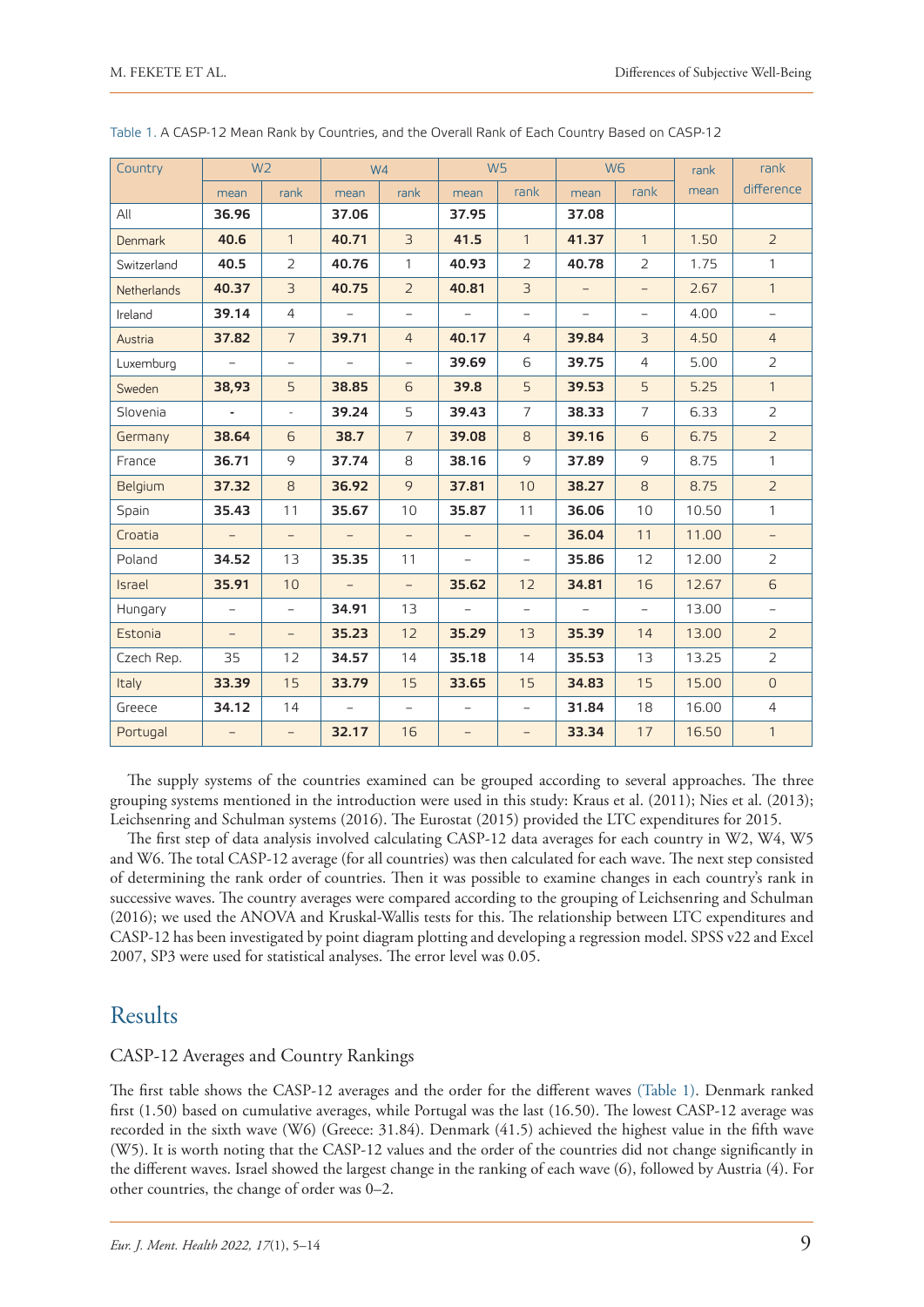#### Table 2. SHARE Countries by LTC Models

| Country     |               |             | Kraus et al. (2011) |                       |             | Nies et al. (2013) |             |                       |             | Leichsenring and Schulman<br>(2016)        |                 |                           |                             |
|-------------|---------------|-------------|---------------------|-----------------------|-------------|--------------------|-------------|-----------------------|-------------|--------------------------------------------|-----------------|---------------------------|-----------------------------|
|             | mean of order | 1th Cluster | 2ndCluster          | <b>3rdCluster</b>     | 4thCluster  | Care mix           | Universal   | Family-based          | Transition  | Standard care<br>$\overline{\mathsf{mix}}$ | North universal | Family-based              | Central-Eastern<br>European |
| Denmark     | 1.50          |             | $\mathsf{X}$        |                       |             |                    | $\mathsf X$ |                       |             |                                            | $\mathsf X$     |                           |                             |
| Switzerland | 1.75          |             |                     |                       |             |                    |             |                       |             |                                            |                 |                           |                             |
| Netherlands | 2.67          |             | $\mathsf X$         |                       |             |                    | $\mathsf X$ |                       |             |                                            | $\mathsf X$     |                           |                             |
| Ireland     | 4.00          |             |                     |                       |             |                    |             | $\boldsymbol{\times}$ |             |                                            |                 | $\boldsymbol{\mathsf{X}}$ |                             |
| Austria     | 4.50          |             |                     | $\mathsf X$           |             | $\mathsf X$        |             |                       |             | $\mathsf X$                                |                 |                           |                             |
| Luxemburg   | 5.00          |             |                     |                       |             |                    |             |                       |             |                                            |                 |                           |                             |
| Sweden      | 5.25          |             | $\mathsf X$         |                       |             |                    | $\mathsf X$ |                       |             |                                            | $\mathsf X$     |                           |                             |
| Slovenia    | 6.33          |             |                     |                       |             |                    |             |                       |             |                                            |                 |                           |                             |
| Germany     | 6.75          | $\mathsf X$ |                     |                       |             | $\mathsf X$        |             |                       |             | $\mathsf X$                                |                 |                           |                             |
| France      | 8.75          |             |                     | $\boldsymbol{\times}$ |             | $\mathsf X$        |             |                       |             | $\mathsf X$                                |                 |                           |                             |
| Belgium     | 8.75          | $\mathsf X$ |                     |                       |             |                    |             |                       |             |                                            |                 |                           |                             |
| Spain       | 10.50         |             |                     | $\boldsymbol{\times}$ |             |                    |             | $\mathsf X$           |             |                                            |                 | $\mathsf X$               |                             |
| Croatia     | 11.00         |             |                     |                       |             |                    |             |                       |             |                                            |                 |                           |                             |
| Poland      | 12.00         |             |                     |                       |             |                    |             |                       | $\mathsf X$ |                                            |                 |                           | $\boldsymbol{\times}$       |
| Israel      | 12.67         |             |                     |                       |             |                    |             |                       |             |                                            |                 |                           |                             |
| Hungary     | 13.00         |             |                     |                       | $\mathsf X$ |                    |             |                       | $\mathsf X$ |                                            |                 |                           | $\times$                    |
| Estonia     | 13.00         |             |                     |                       |             |                    |             |                       | $\mathsf X$ |                                            |                 |                           | $\mathsf X$                 |
| Czech Rep.  | 13.25         | $\times$    |                     |                       |             |                    |             |                       | $\mathsf X$ |                                            |                 |                           | $\mathsf X$                 |
| Italy       | 15.00         |             |                     |                       | $\mathsf X$ |                    |             | $\mathsf X$           |             |                                            |                 | $\mathsf X$               |                             |
| Greece      | 16.00         |             |                     |                       |             |                    |             | $\mathsf X$           |             |                                            |                 | $\mathsf X$               |                             |
| Portugal    | 16.50         |             |                     |                       |             |                    |             | $\mathsf X$           |             |                                            |                 | $\mathsf X$               |                             |

#### Care Models and CASP-12

The first step in studying the care models involves classifying countries according to the LTC based on the systems discussed (Table 2). Column 2 shows CASP-12 rankings – same as in Table 1. The results are displayed in relation to three LTC systems models (Kraus et al., 2011; Nies et al., 2013; Leichsenring & Schulman, 2016). Not all SHARE-participating countries can be found in these three models, as only countries typical of each regime were included in them.

The four classification groups of Leichsenring and Schulmann (2016), and Nies et al. (2013) were compared using the national mean of the CASP-12 (ANOVA) and the rankings of the countries (Kruskal-Wallis). Both analyses resulted in statistically significant differences between the groups  $(F(3, 43) = 57.9, p = .001; K-Wdf = 3$ , Chi-Square = 34.88; *p* = .001). A Tamhane Post-Hoc analysis found that the countries belonging to the Standard care mix and the countries of the North universal LTC regimes are significantly different from each other, while the Family-based and Central-Eastern European regimes are not significantly different.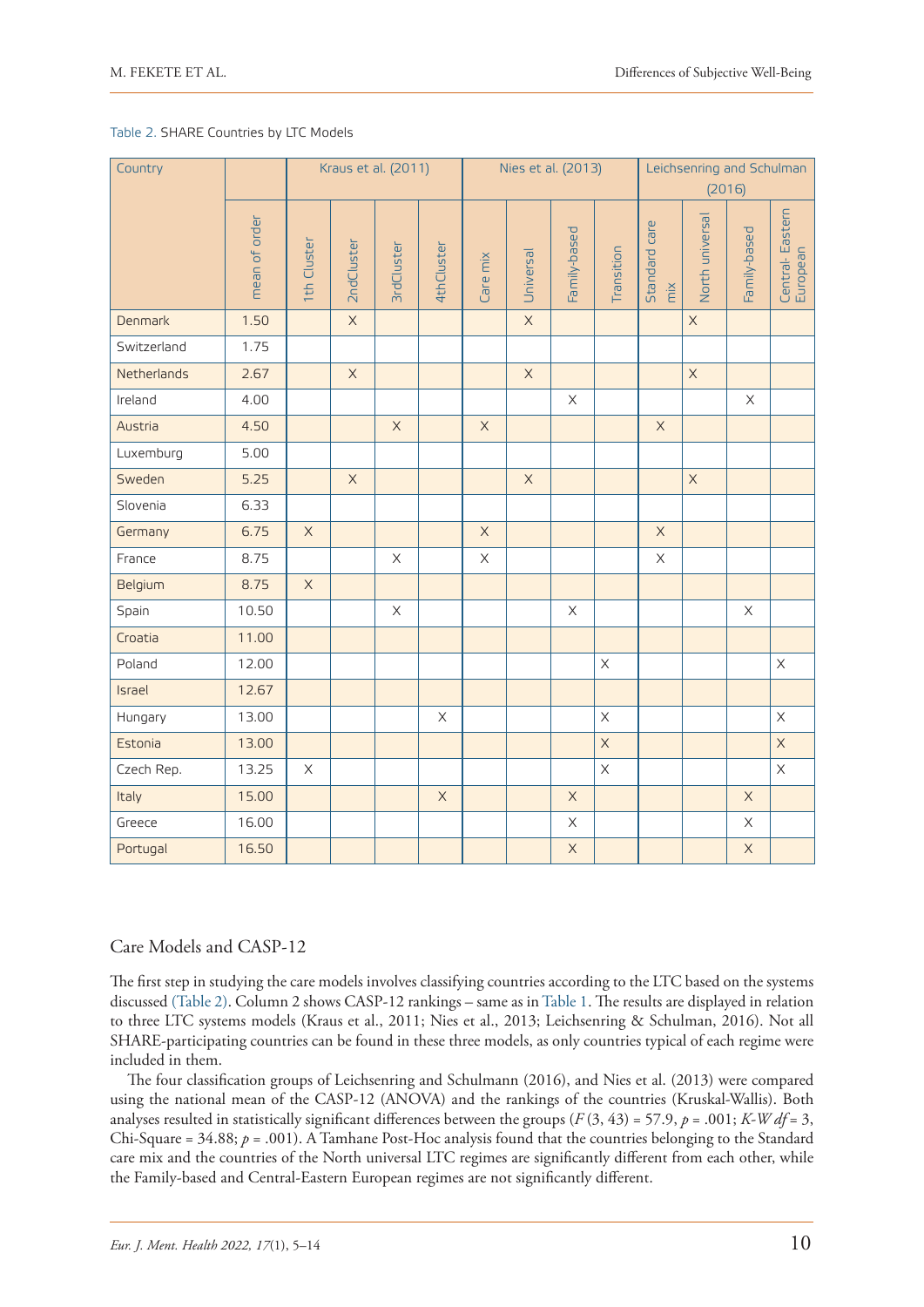

Figure 1. Relationship of LTC Expenditures and Means of CASP-12

### Discussion

LTC Expenditures and CASP-12

We used the statistical regression model to examine the previous prediction that family-based and Central-Eastern European regimes are not significantly different. For this purpose, we included the LTC cost per capita variable in the research study. LTC cost per capita was related to CASP-12 values. The horizontal axis of Figure 1 shows per capita spending on long-term care in 2015, while the vertical axis shows the CASP-12 values in wave 6. It can be seen that the means of CASP-12 values increase non-linearly with LTC expenditures (Figure 1). The logarithmic model fitted the regression models best.

Care systems are very difficult to compare due to the different member states' care practices. These systems are the products of multidimensional analysis of care systems and care needs, thus it may be important to recognise how much member states are able to nominally spend on care. In the cost of care context, three interpretable sets have been developed (see the three separate sections in Figure 1) that are different from the previous four care systems (see Table 2).

One of the country groups – with subsidiary systems, found in the North Universal regimes – is typically one with advanced care systems and a stable mix of organisational solutions. These countries stand clearly distinct from the other countries. The Central-Eastern European and Family-based systems, which form similar overlapping sets in terms of expenditures, lie on the other side of the graph. The lowest CASP values can be found in the context of the Eastern and Southern countries' systems and expenditures. Countries of the Standard care mix settle in the middle of the graph.

Despite the difficulty of modeling and the diversity of model-developing aspects, some similarities can be observed between the regimes described by the three models and the rankings based on the country's CASP-12 values. Based on their CASP-12 scores, nations with higher CASP-12 scores sit at the top of the list and typically belong to the Care mix and Universal regimes (Nies et al., 2013), or, similar to the Leichsenring and Schulman (2016) model, belong to the Standard care mix and North universal regimes. Countries at the bottom of the rankings with low CASP-12 scores belong to Family-based and Transition, (Nies et al., 2013) or to the Family-based and Central-Eastern European (Leichsenring & Schulman, 2016) regimes. In the model of Kraus et al. (2011), one can also see some relationship, but it is not strong.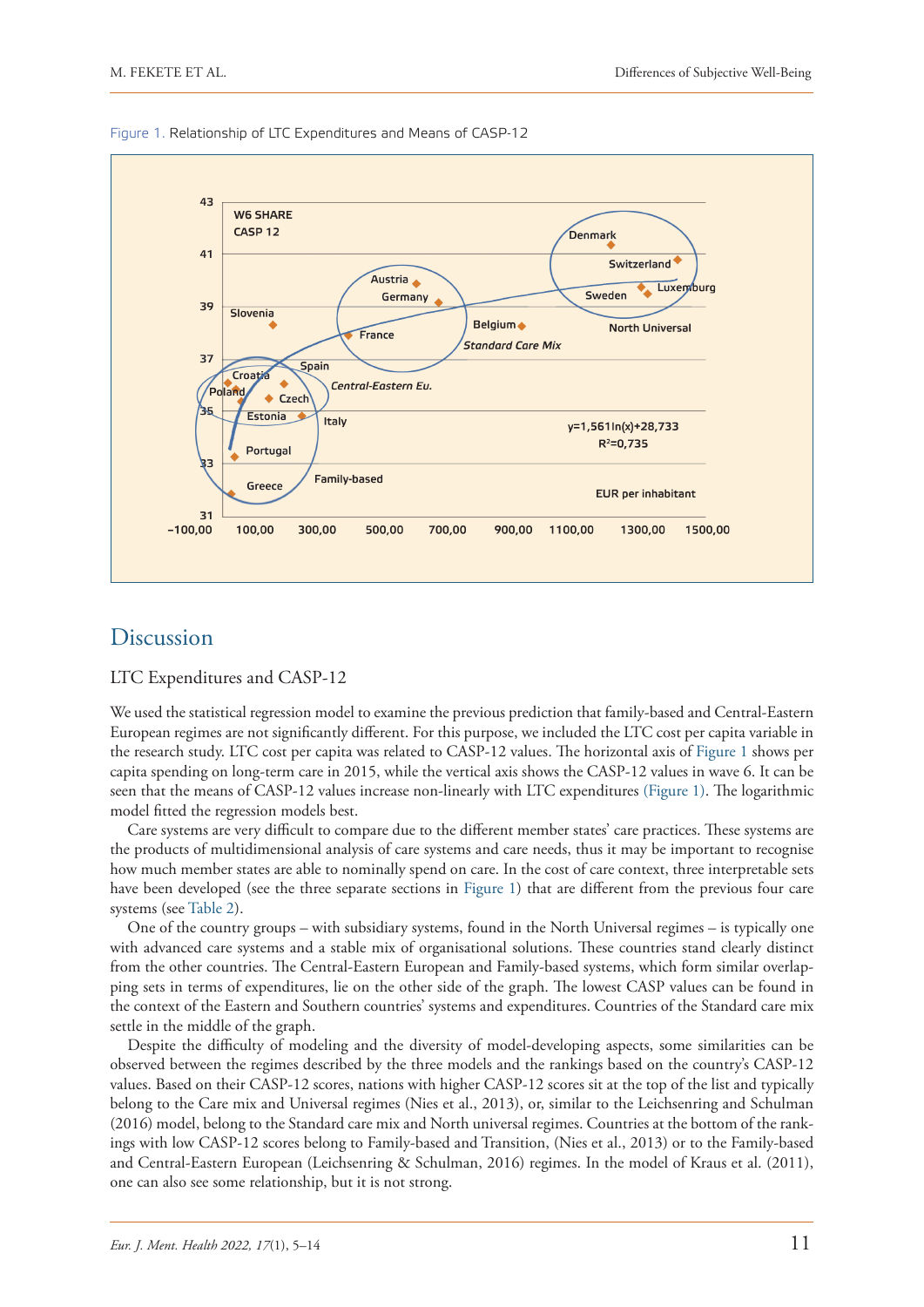## Strength and Limitations

Each LTC regime has a relationship with the CASP-12 values measured in each country, or more precisely, with the subjective quality of life expressed by CASP-12 that exists almost independently from the theoretical models describing these regimes. Further possible explanations may obtain. First, LTC regimes might have a direct impact on the elderly's subjective well-being. In this case, one assumes that the factors fundamentally affecting the QoL of the elderly who have an increasing socio-economic importance, should be found in the range (diversity) of supply services provided by a particular regime – in the specific content and quality of services and in the availability of services (equity vs. inequity). If this is the case, then it is possible to show a difference that can be demonstrated by data in the supply services of the nations in each regime.

The other possible explanation: the effect of a variable not studied in this research may influence the relationship, specifically the rate of old-age activity. The positive correlation between old-age activity and subjective well-being has been well-documented and the items in the CASP-12 are also closely linked to the activity of the elderly. Finally, another aspect of the relationship can be placed into the broader interpretative framework of the LTC regime. If we study their societies and the social policies of the countries, including the age-specific labor market policy, one can see that in the standard care mix of the North universal regimes, there is more emphasis, more resources, and broader services provided to support active ageing compared to the family-based and Central-Eastern European regimes. In Central-Eastern European regimes, the emphasis on old age shifts to meeting the needs of those elderly who become partially incapable.

## Conclusion, Implications and Future Directions

Our new results identify three different types of regimes in terms of the relationship between social care systems and quality of life, in the so-called LTC-related QoL domain. We find that European countries can be distinguished into Minimiser, Maximiser and Optimiser categories. We emphasise that the design and naming of these categories was based on our search for a relationship between expenditure on care and older people's perceptions of their own quality of life.

The data shows that the development and availability of care systems have a significant indirect correlation with the elderly's subjective well-being. However, while studying the care systems, it became clear that the less developed care systems in the Eastern European and Southern European countries resulted in lower CASP values overlapping each other. This was confirmed by the previous analysis of other QoL scales (SMT, ADL, EURO-D) available from SHARE databases (Hüse et al., 2016). Based on the data, we can distinguish three groups of countries instead of four, which are referred to as LTC-related QoL domains.

Figure 1 and its associated classification support this statement. The data shows that some European states are looking for a minimal investment and the outcome results in a low SWB. This is called *minimiser* in the LTC-related QoL domain. Family-based and Central-Eastern EU countries are included. At the other end of the spectrum lie nations that, at very high cost, achieve high SWB for the age group under study. This is the North Universal group, which is called the *maximiser* domain. Between the minimizing and maximizing domains, a group of countries exist that achieve a higher SWB compared to minimisers but less than maximisers at a moderate investment. The figure includes Standard care mix countries, which are called *optimisers*. This is a good indication of the optimum proportion of GDP as well as the reasonably high QoL that it achieves. The quality and availability of care pose a challenge to all of Europe in the future but will place a greater burden on the Southern and Eastern member states as they will only be able to achieve the appropriate quality care via a significant increase in costs.

According to projections by Eurostat, a demographic division of Europe can be expected in the future (Eurostat, 2019). The population will be increasing in the Northern and Western European countries until 2080, and moderate changes will be observed in Finland and Germany. Southern and Eastern European nations can expect a drastic decline in population. These effects, due typically to external and intra-community migration processes, will have a direct impact on the sustainability of the pension systems and the care systems ensuring the elderly's well-being. According to these projections, the research on the factors affecting the well-being of the elderly is of paramount importance. The question may be how far global changes (global warming, migration, new political culture, technical achievements) are already affecting the model outlined (minimiser, optimiser, maximiser) and how they affect the issue of future development or regression. From this point of view, minimiser countries are likely to be indicators of the process, as the benefits of an increasing investment may be most pronounced in their case.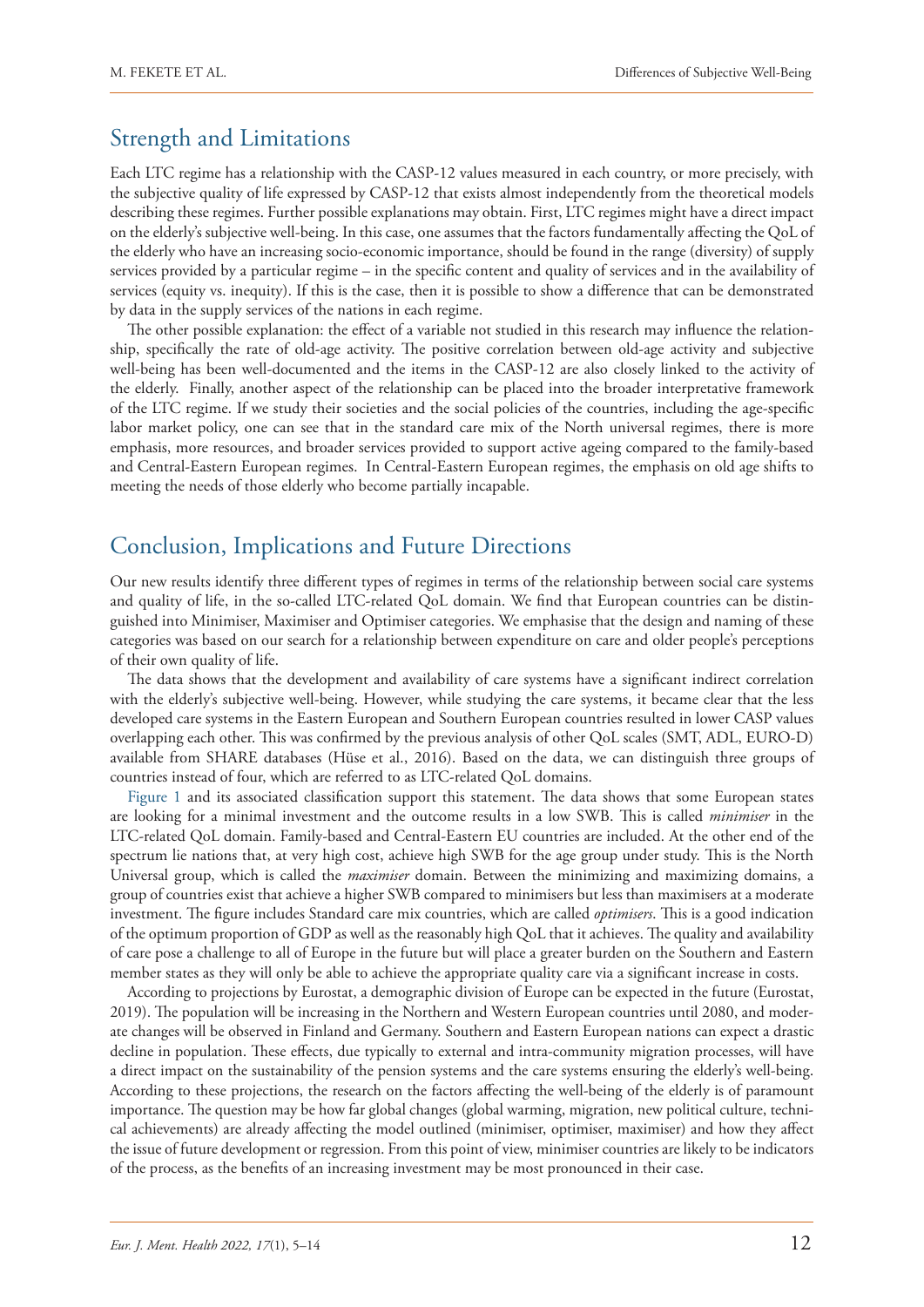#### **Acknowledgements**

Authors would like to thank to Alexandra Bakó for her proofreading.

#### **Funding**

The authors received neither financial nor non-financial support for the research (including data acquisition) and/or authorship and/or publication of this article.

#### **Author contributions**

Márta Fekete: conceptualization, design, methodology, investigation, project administration, writing original draft. László Patyán: conceptualization, design, methodology, investigation, interpretation, writing original draft.

Lajos Hüse: conceptualization, design, methodology, investigation, writing review and editing.

Éva Huszti: conceptualization, design, methodology, investigation, project administration, interpretation, supervision, writing original draft, writing review and editing.

Péter Takács: conceptualization, design, methodology, investigation, project administration, data management, formal analysis, interpretation, supervision, writing review and editing.

All authors gave final approval of the version to be published and agreed to be accountable for all aspects of the work in ensuring that questions related to the accuracy or integrity of any part of the work are appropriately investigated and resolved.

#### **Declaration of interest statement**

The authors have no conflicts of interest to disclose.

#### **Ethical statement**

This manuscript is the authors' original work. Human participants have been not involved in this study. No ethical approvement, informed consent, or data handling policy was needed.

# **ORCID**

| Márta FEKETE D https://orcid.org/0000-0002-7276-0303             |
|------------------------------------------------------------------|
| László PATYÁN D https://orcid.org/0000-0002-6815-0393            |
| Lajos HÜSE D https://orcid.org/0000-0002-9137-3771               |
| Éva HUSZTI D https://orcid.org/0000-0002-5290-4066               |
| Péter TAKÁCS <sup>(D</sup> https://orcid.org/0000-0002-0620-7753 |

### References

Blane, D., Netuveli, G., & Bartley, M. (2007). Does quality of life at older ages vary with socio-economic position? *Sociology*, *41*(4), 717–726.

<https://doi.org/10.1177/0038038507078927>

- Börsch-Supan, A., & Jürges, H. (Eds.). (2005). *The survey of health, aging, and retirement in Europe – Methodology*. Mannheim Research Institute for the Economics of Aging.
- Carrera, F., Pavolini, E., Ranci, C., & Sabbatini, A. (2013). Longterm care systems in comparative perspective: Care needs, informal and formal coverage, and social impacts in European countries. In C. Ranci, & E. Pavolini (Eds.), *Reforms in long-term care policies in Europe*. Springer, New York, 23–52. [https://doi.org/10.1007/978-1-4614-4502-9\\_2](https://doi.org/10.1007/978-1-4614-4502-9_2)
- De la Maisonneuve, C., & Martins, J. O. (2015). The future of health and long-term care spending. *OECD Journal: Economic Studies*, *2014*(1), 61–96.

[https://doi.org/10.1787/eco\\_studies-2014-5jz0v44s66nw](https://doi.org/10.1787/eco_studies-2014-5jz0v44s66nw) Diener, E. (1984). Subjective Well-Being. *Psychological Bulletin*, *95*(3), 542–575. [https://doi.org/10.1037/0033-2909.95.3.542](https://psycnet.apa.org/doi/10.1037/0033-2909.95.3.542)

- Eurostat (2015). *Online data code: hlth\_sha\_11\_hp.* [https://](https://ec.europa.eu/eurostat/statistics-explained/images/9/95/Long-term_care_expenditure%2C_2015_FP18.png) [ec.europa.eu/eurostat/statistics-explained/images/9/95/](https://ec.europa.eu/eurostat/statistics-explained/images/9/95/Long-term_care_expenditure%2C_2015_FP18.png) [Long-term\\_care\\_expenditure%2C\\_2015\\_FP18.png](https://ec.europa.eu/eurostat/statistics-explained/images/9/95/Long-term_care_expenditure%2C_2015_FP18.png)
- Eurostat (2019). *Ageing Europe Looking at the lives of older people in the EU*. [https://ec.europa.eu/eurostat/web/products](https://ec.europa.eu/eurostat/web/products-statistical-books/-/KS-02-19-681)[statistical-books/-/KS-02-19-681](https://ec.europa.eu/eurostat/web/products-statistical-books/-/KS-02-19-681)
- Fekete, M., Szabo, A., Stephens, C., & Alpass, F. (2019). Older New Zealanders in caregiving roles: Psychological functioning of caregivers of people living with dementia. *Dementia*, *18*(5), 1663–1678.

<https://doi.org/10.1177/1471301217725897>

- Geerts, J., Willemé, P., & Mot, E. (Eds.). (2012). *Long-term care use and supply in Europe: Projections for Germany, The Netherlands, Spain and Poland* (ENEPRI Research Report No. 116). [http://aei.pitt.edu/34721/1/RR\\_No\\_116\\_\\_AN-](http://aei.pitt.edu/34721/1/RR_No_116__ANCIEN_WP6__Projecting_LTC_Use_&_Supply.pdf)[CIEN\\_WP6\\_\\_Projecting\\_LTC\\_Use\\_&\\_Supply.pdf](http://aei.pitt.edu/34721/1/RR_No_116__ANCIEN_WP6__Projecting_LTC_Use_&_Supply.pdf)
- Gilleard, C., Hyde, M., & Higgs, P. (2007). The impact of age, place, aging in place and attachment to place of the well-being of the over 50s in England. *Research on Aging*, 29(6), 590–605. <https://doi.org/10.1177/0164027507305730>